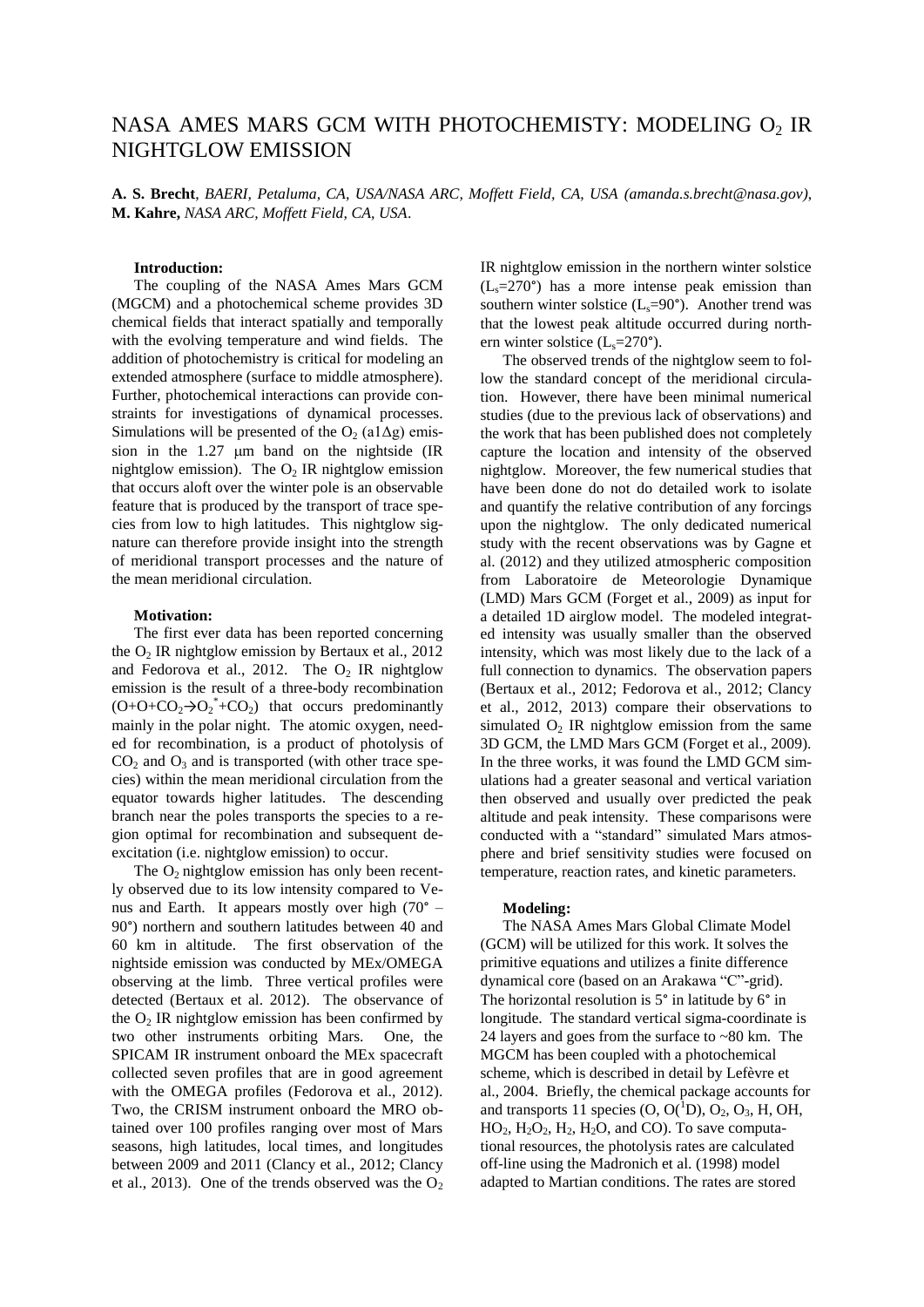into a four-dimensional lookup table as a function of the overhead  $CO<sub>2</sub>$  column, the overhead  $O<sub>3</sub>$  column, the solar zenith angle, and the temperature. The model interpolates the table values to calculate the photolysis rate for the actual sunlight grid point. The Gas-phase reaction rate coefficients were mostly adopted from Sander et al., 2003. The rate coefficients of three-body reactions are increased by a factor of 2.5, to account for the higher efficiency of  $CO<sub>2</sub>$ as a third body in comparison with  $N_2$  and  $O_2$ . Chemical families were adopted for  $O_x$  and  $HO_x$  species  $(O_x = O + O_3$ ;  $HO_x = H + OH + HO_2)$  in order to reduce computational time. The chemical long-lived species  $(O_2, H_2, H_2O, CO, HO_x, O_x)$  are solved for by using the implicit method described by Shimazaki et al., 1985. The short-lived species are assumed to be in photochemical equilibrium  $(O_3, O(^1D), OH, HO_2)$ .



Figure 1: Zonally averaged temperatures for a local time range of 14 – 17 hours and seasonal averaged of  $\text{Ls} = 270-280$ . Top panel is MRO/MCS observations. Bottom panel is NASA Ames Mars GCM simulation.

The volume emission rate (VER) of the excited state  $O_2^*$  is simply described as the ratio of the production to the loss of the excited species, weighted by its lifetime. This ratio results in the number of photons emitted per unit time per unit volume from radiative relaxation out of the  $O_2^*$  state into all lower states. For the VER of the excited  $O_2^*$  calculation implementation into the Mars GCM, we will initially use the photochemical equilibrium expression stated as follows:  $\epsilon(O_2^*) = \alpha k_1[O][O][CO_2] / 1 +$  $\tau(k_{\rm co2}[CO_2])$ ; where  $\alpha$  is the total yield of  $O_2^*$ ,  $k_1$  is the rate coefficient for the three-body recombination reaction,  $[O]$  and  $[CO<sub>2</sub>]$  are concentrations for the specific specie,  $\tau$  is the lifetime by radiative relaxation of the specific excited state  $O_2^*$ , lastly  $k_{\text{co2}}$  is the quenching coefficient for  $CO_2$ . As initial values:  $\alpha$  = 0.75,  $k_1 = 9.46 \times 10^{-34}$  exp (485/T) cm<sup>6</sup> molecule<sup>-1</sup>s<sup>-1</sup>,  $\tau = 4470$  s, and  $k_{\text{co2}} = 10^{-20}$  cm<sup>3</sup>molecule<sup>-1</sup>s<sup>-1</sup>. The uncertainty in the effective yield and  $k_1$  can produce differences in the oxygen profile, so sensitivity tests are needed.



Fig. 2: Zonally averaged water vapor column abundance (pr-µm). Top panel is NASA Ames Mars GCM simulation. Bottom panel is TES observations.

#### **Current Status:**

The Lefèvre photochemistry scheme has been implemented into the Ames MGCM, but challenges remain. The current state of the MGCM captures the mean meridional circulation, temperatures (as compared to MCS observations, figure 1), and water cycle (as compared to TES observations, figure 2). Having a good water cycle is important due to the